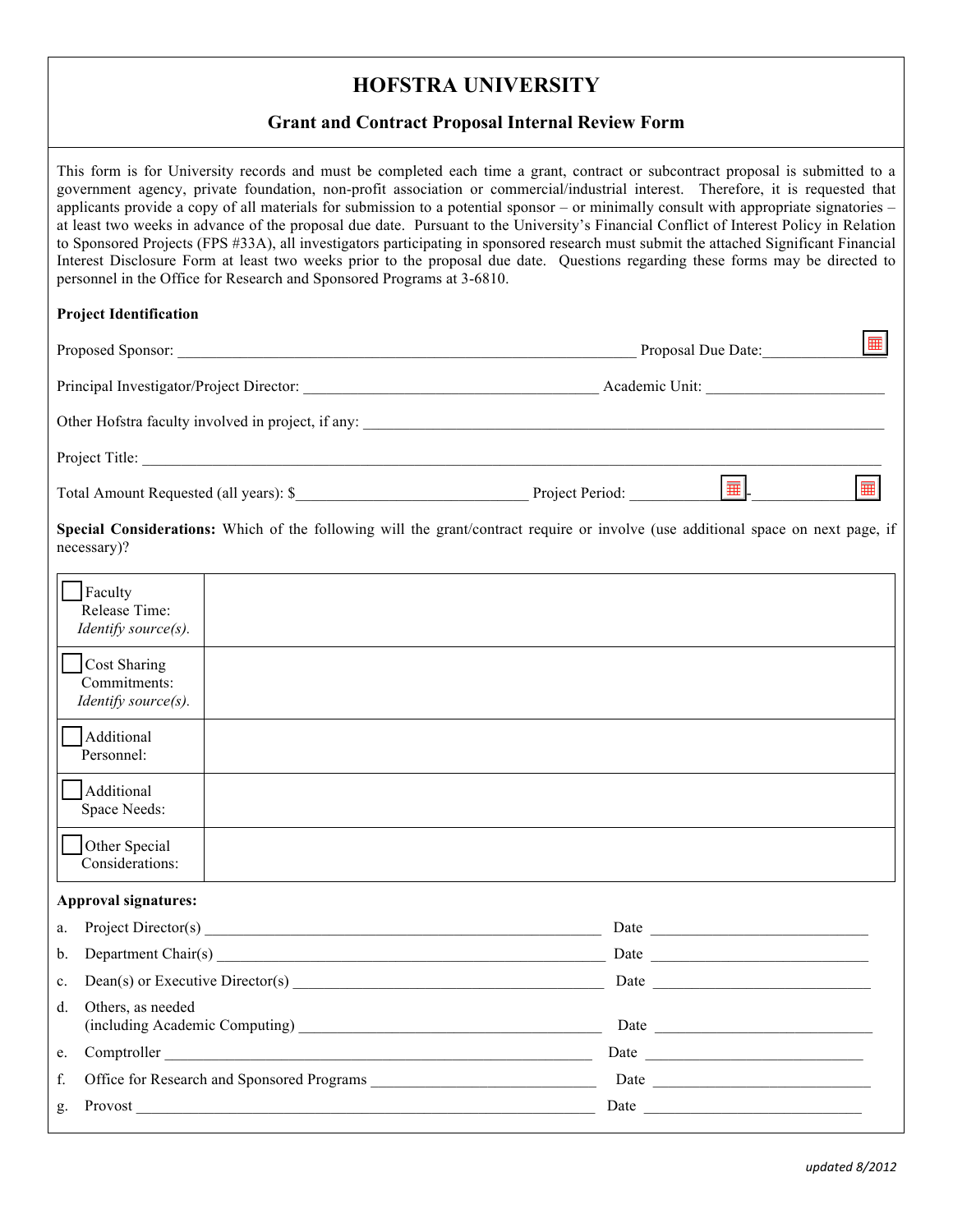### **ADDITIONAL NOTES:**

 **Significant Financial Interest Disclosure Form** (attached) must be completed for each proposal submitted on behalf of the University.

**\_\_\_\_\_\_ \_\_\_\_\_\_\_\_\_\_\_\_\_\_\_\_\_\_\_\_\_\_\_\_\_\_\_\_\_\_\_\_\_\_\_\_\_\_\_\_\_\_\_\_\_\_\_\_\_\_\_\_\_\_\_\_\_\_\_\_\_\_\_\_\_\_\_\_\_\_\_\_\_\_\_\_\_\_\_\_\_\_\_\_\_\_\_\_\_\_\_\_** 

 **NSF RCR Requirement:** If applicable, if proposal is funded all postdoctoral researchers, and graduate and undergraduate students must complete the RCR Course (via CITI program) PRIOR to their involvement on the research project.

 $\mathcal{L}_\mathcal{L} = \mathcal{L}_\mathcal{L} = \mathcal{L}_\mathcal{L} = \mathcal{L}_\mathcal{L} = \mathcal{L}_\mathcal{L} = \mathcal{L}_\mathcal{L} = \mathcal{L}_\mathcal{L} = \mathcal{L}_\mathcal{L} = \mathcal{L}_\mathcal{L} = \mathcal{L}_\mathcal{L} = \mathcal{L}_\mathcal{L} = \mathcal{L}_\mathcal{L} = \mathcal{L}_\mathcal{L} = \mathcal{L}_\mathcal{L} = \mathcal{L}_\mathcal{L} = \mathcal{L}_\mathcal{L} = \mathcal{L}_\mathcal{L}$ 

PI's acknowledgment (initials)

Use additional space, if necessary:

|                 | <b>ORSP Office Use Only</b>                                                                                                                                                                                                                                                                         |                                                                                                                                                   |
|-----------------|-----------------------------------------------------------------------------------------------------------------------------------------------------------------------------------------------------------------------------------------------------------------------------------------------------|---------------------------------------------------------------------------------------------------------------------------------------------------|
| Date of Receipt | New<br>Incremental Funding (progress report)<br>Competitive renewal<br>Preliminary proposal<br><b>Revised Budget</b><br>Check all that apply:<br>Research<br>Instruction (benefiting Hofstra students)<br>Individual Training / Fellowship<br>Service (e.g., benefiting area K-12 schools)<br>Other | Date & Means of Proposal Submission<br>Date:<br>USPS (mailroom)<br>Means:<br>Overnight service (mailroom)<br>Electronic (e.g., FastLane)<br>Other |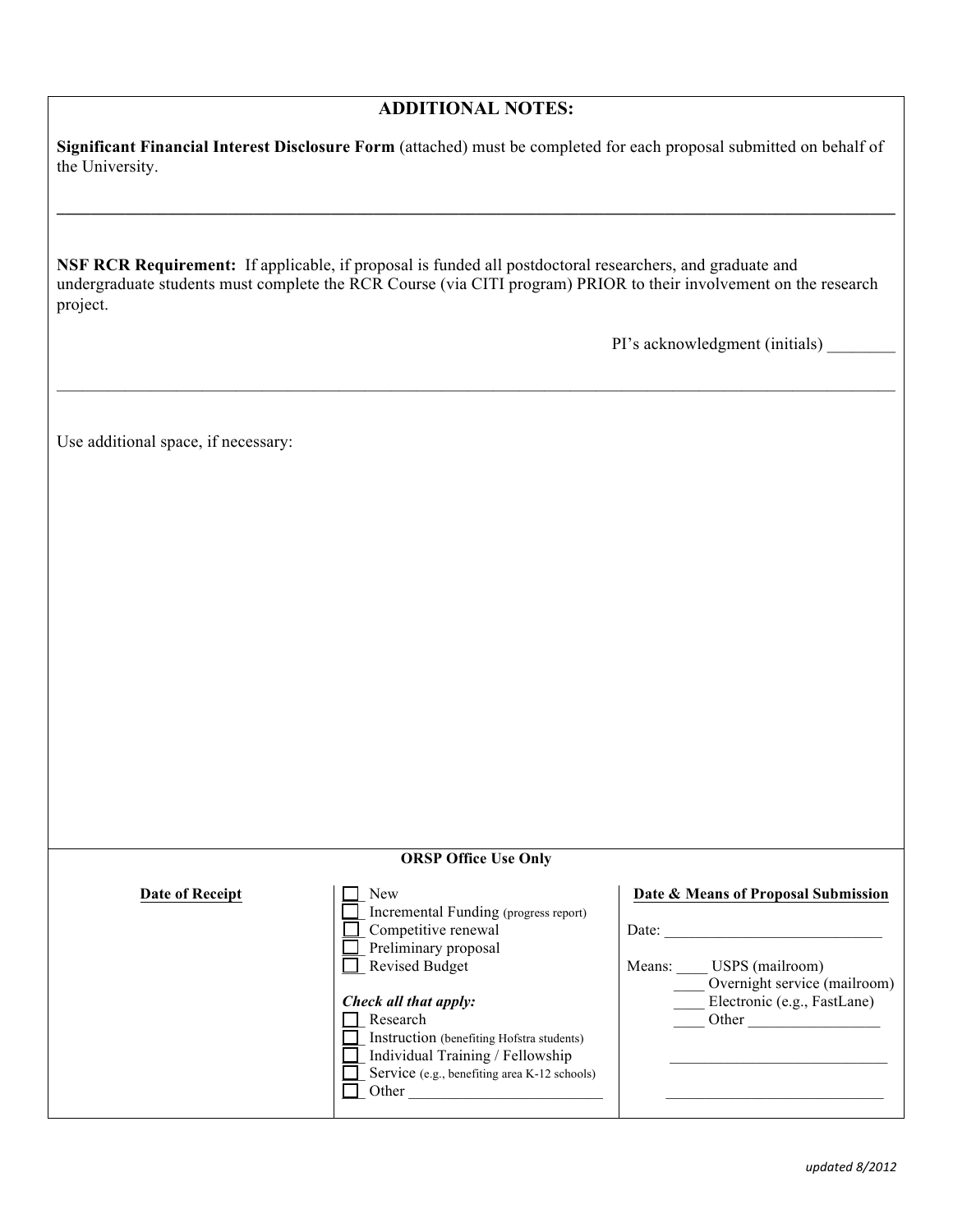## **HOFSTRA UNIVERSITY**

Office for Research and Sponsored Programs

#### Significant Financial Interest Disclosure Form Part I

All Hofstra University investigators participating in research sponsored by external funding are required to complete and file a signed Significant Financial Interest Disclosure Form each year. Investigators include the principal investigator/project director and any other person who is responsible for the design, conduct, or reporting of research, educational, or other activities funded or proposed for funding by an external sponsor. Each investigator must complete this form and submit it to the Office for Research and Sponsored Programs at least two weeks before the proposal deadline date, if submitted in connection with a new proposal.

Investigators should consult the Hofstra University Financial Conflict of Interest Policy in Relation to Sponsored Projects for a full description of the Significant Financial Interests required to be disclosed, including a listing of interests that are *not* considered Significant Financial Interests and need not be disclosed.

Investigator Name: The example of the Department/School:  $D$ epartment/School:  $D$ 

|                                                                                                                                                                                                                                                                                                                                                                                                                                                                                                  | Yes | $\bf No$ |
|--------------------------------------------------------------------------------------------------------------------------------------------------------------------------------------------------------------------------------------------------------------------------------------------------------------------------------------------------------------------------------------------------------------------------------------------------------------------------------------------------|-----|----------|
| <b>Outside Compensation:</b> Have you, your spouse, or dependent child(ren) received in the last<br>twelve months, or expect to receive in the next twelve months, compensation from an entity other<br>than Hofstra University? Compensation includes salary, honoraria, consulting fees, paid<br>authorship fees, and travel that is sponsored or reimbursed if the compensation reasonably<br>appears to be related in any way to your institutional responsibilities for Hofstra University. |     |          |
| <b>Ownership Interests:</b> Do you, your spouse, or your dependent child(ren) have ownership<br>interests (including stock, stock options, and other equity interests, including interests in non-<br>publicly traded entities) that reasonably appear to be related in any way to your institutional<br>responsibilities for Hofstra University?                                                                                                                                                |     |          |
| <b>Intellectual Property Rights:</b> Do you, your spouse or dependent child(ren) have any intellectual<br>property rights or interests, including patents, copyrights or other licensing fees, that reasonably<br>appear to be related in any way to your institutional responsibilities for Hofstra University?                                                                                                                                                                                 |     |          |
| <b>Other Interests:</b> Do you, your spouse, or your dependent child(ren) have any other financial<br>interests that reasonably appear to be related in any way to your institutional responsibilities for<br>Hofstra University?                                                                                                                                                                                                                                                                |     |          |

If you answered *"Yes"* **to ANY question above,** please complete a separate Part II for **every** outside entity with which you have the relationship(s) indicated above.

Investigator Certification:

- I have read and understand the Hofstra University Financial Conflict of Interest Policy in Relation to Sponsored Projects (Faculty Policy Series # 33A).
- I agree to file a new or updated Significant Financial Interest Disclosure Form if the answer to any of the above questions changes, within two weeks of the change.
- I certify that the answers given above and in Part II of this form are accurate and truthful to the best of my knowledge.

Signature: \_\_\_\_\_\_\_\_\_\_\_\_\_\_\_\_\_\_\_\_\_\_\_\_\_\_\_\_\_\_\_\_\_\_\_\_\_\_\_\_\_\_\_\_\_\_\_\_\_\_\_\_ Date: \_\_\_\_\_\_\_\_\_\_\_\_\_\_\_\_\_\_\_